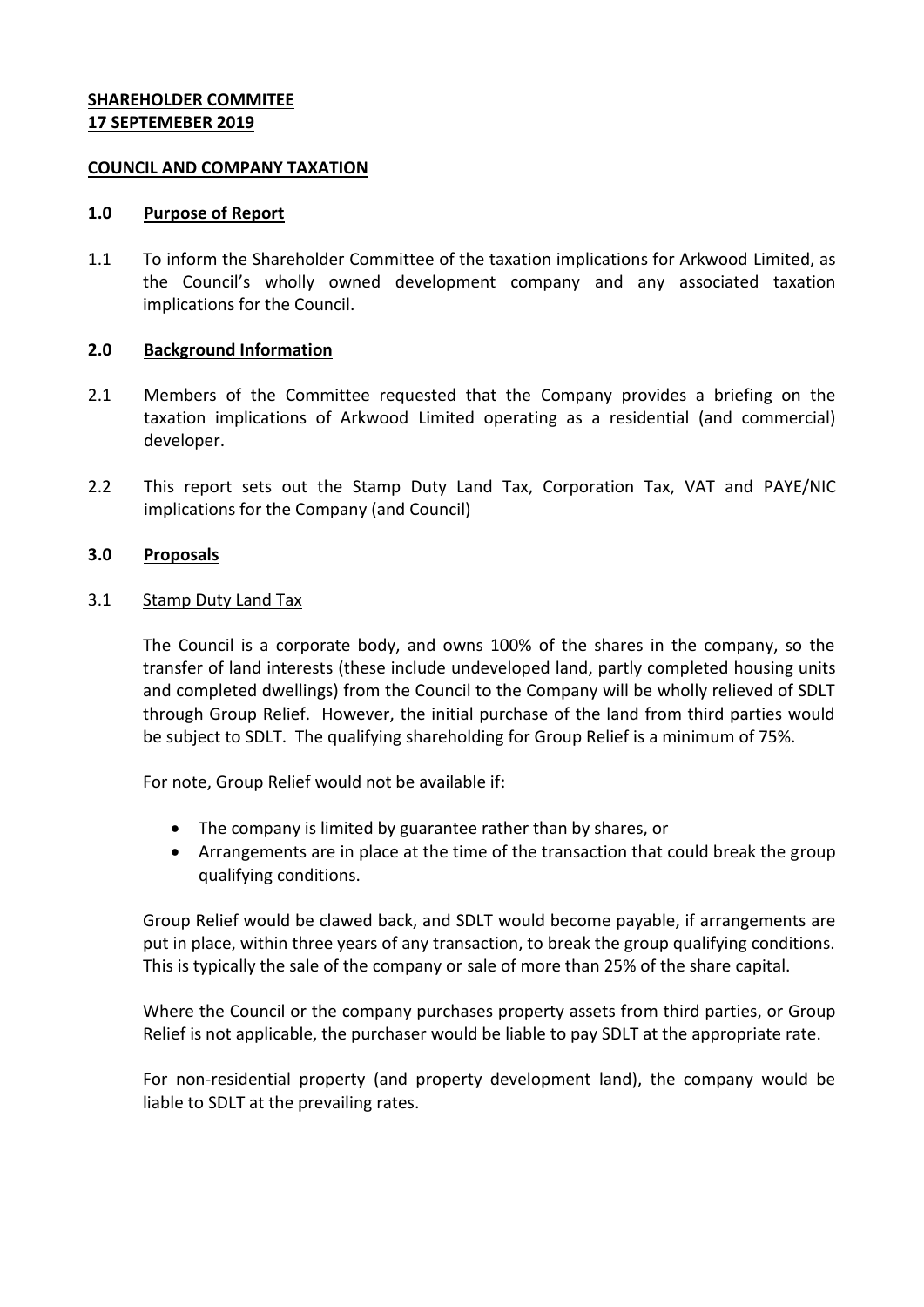3.1.1 The respective SDLT implications for the Council and the company are therefore as follows:

# **Council**

Where the Council needs to purchase land then SDLT would be payable, applying the principles outlined above. If the Council already owns the residential development land there would be no transaction leading to an SDLT liability for the Council.

In the event that the vendor of land has opted to tax, so VAT is chargeable, the value on which SDLT is calculated must include the VAT element.

## **Arkwood Limited**

As the company would be constituted as a company limited by shares and wholly owned by the Council, Group Relief would apply, so no SDLT liability would fall on the company in respect of any property purchases from the Council.

If there is any intention for the Council to sell shares in the company, e.g. to make it into a joint venture with another party, then Group Relief could be withdrawn if the Council's shareholding in the company falls below 75%.

In the event that Group Relief is withdrawn, SDLT would be due based on the rates in place at the time the company purchased the properties.

# 3.2 Corporation Tax

Arkwood Limited is subject to corporation tax on its profits at the rate of 19% for 2019/20 and 17% from 2020.

Profits would be generated from the sale of properties which would be a mix of both affordable and market sales and rental properties. These would be developed by Arkwood Limited before being sold to an end purchaser.

Profits from sales of property will be treated as trading profits. If Arkwood Limited develops the sites itself, construction costs incurred by Arkwood Limited in building the new properties for sale should be deductible when calculating trading profits. Similarly, any associated marketing and legal costs in respect of the sale will also be deductible. Similarly overhead costs such as staff salaries, finance, administration, etc. will be tax deductible.

Losses incurred in respect of the trading business can be set against total current year profits or currently carried forward against future profits from the same trade only. Losses can also be carried back and offset against total taxable profits arising in the preceding 12 month period. From 1 April 2017, losses incurred in respect of trading are to be given more flexible treatment as was discussed in the budget delivered on 16 March 2016. From 1 April 2017, companies are able to use carried forward losses against profits from other income streams.

Where land or property is acquired from the Council for trading purposes, the corporation tax position would be the same as if it were acquired from a third party. This means that provided the property is for sale, the cost will be deductible when calculating taxable trading profits.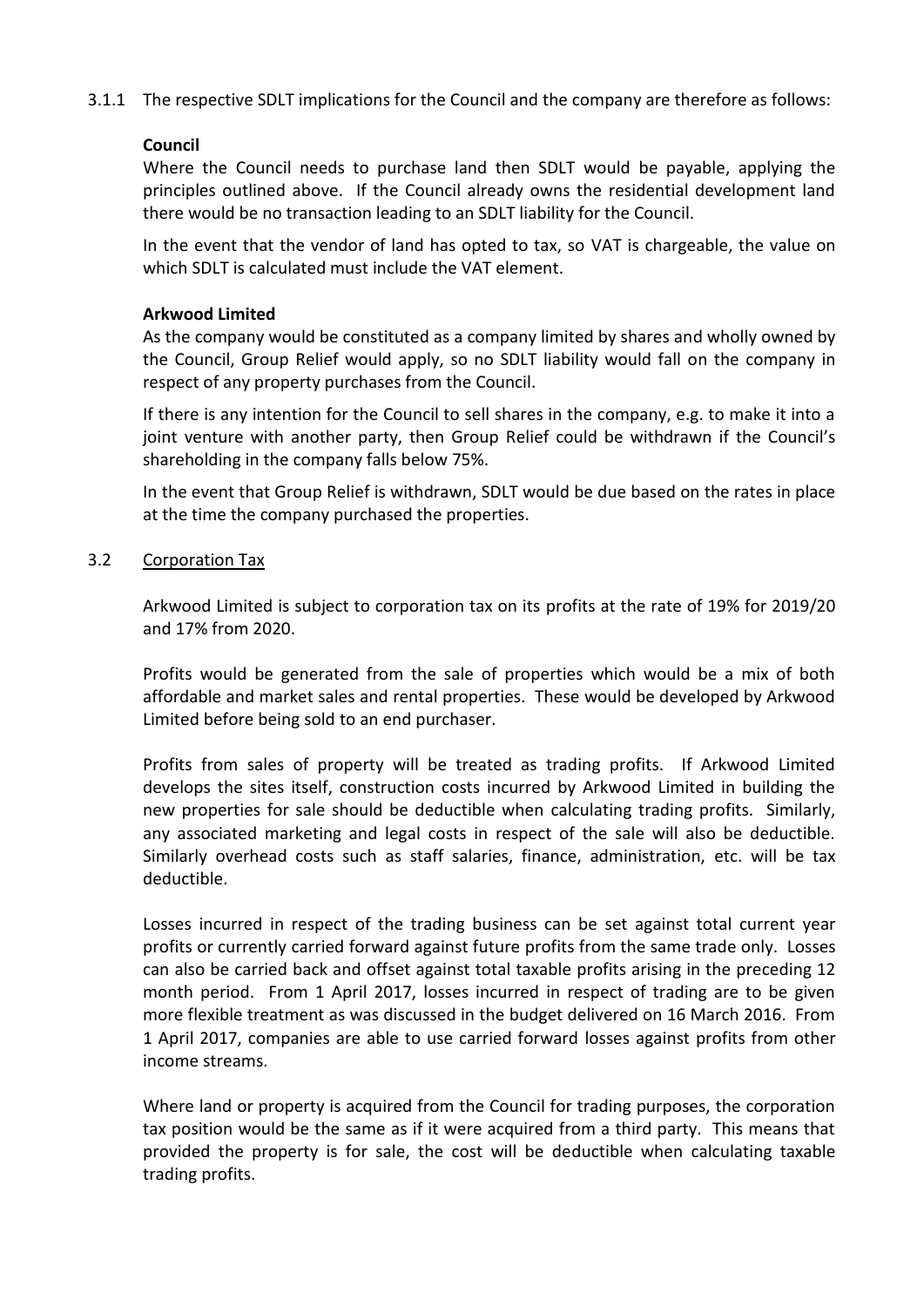Disposals between connected parties must be made on arm's length terms. If this is not the case the actual costs would be substituted for market value. The Council is planning to transfer the properties to Arkwood Limited at full market value and therefore these conditions should be met.

Financing costs payable by Arkwood Limited to the Council, in respect of the prudential borrowing on-lend to the company by the Council, will be deductible in calculating taxable profits. The transfer pricing rules require connected party transactions to be on an arm's length basis and corporation tax relief may be denied to the extent that the interest payable exceeds market value for similar transactions. It is important that the Council ensures that any loans are made on commercial rates and terms as it must be satisfied that its on-lending does not constitute a breach of State Aid legislation. Even if the on-lending is compliant with the State Aid rules, the transfer pricing rules must also be considered separately and complied with.

Dividends paid from Arkwood Limited back to the Council would be paid out of taxed income and would not suffer further tax in the hands of the Council. Sufficient distributable reserves need to be available to pay a dividend and care should be taken if accounting losses are realised to ensure that there are reserves available.

Group Relief would not be available based on the current group structure because the relevant legislation states that a "company" does not include "a partnership, a local authority or a local authority association". Therefore a holding company structure will, in time, be considered which would mean that ultimately all corporate entities are owned by the Council but via a holding company. Arkwood Limited would then be associated with other companies held by the Council in a group structure and all companies would potentially qualify for Group Relief. Broadly, current year losses in one company can be surrendered to shelter current year taxable profits in another group company and therefore reduce the corporation tax payable for the group as a whole.

For a Group Relief, group to exist in the structure, the ownership condition must be met, where:

- Either one company has to be a 75% subsidiary of the other (i.e. indirect ownership must be at least 75%);
- Both have to be 75% subsidiaries of a third company within the proposed structure.

From 1 April 2017, losses carried forward in one company can also be offset against profits in another group company in a future year and not just in the year that the losses arise. This provides a group with additional flexibility in how profits and losses can be used.

# 3.3 VAT

### 3.3.1 **Property Sales**

The sale of residential property, whether freehold or by payment of a premium on a leasehold interest, is free of VAT. New homes are usually zero rated and pre-owned dwellings are exempt. The option to tax, described below, is not effective in relation to residential property so cannot make it standard rated. The sale of undeveloped land, whether intended for development of housing or some other use, is normally exempt from VAT. There are exceptions to this exemption. The most relevant in present circumstances, would be when the vendor has "opted to tax".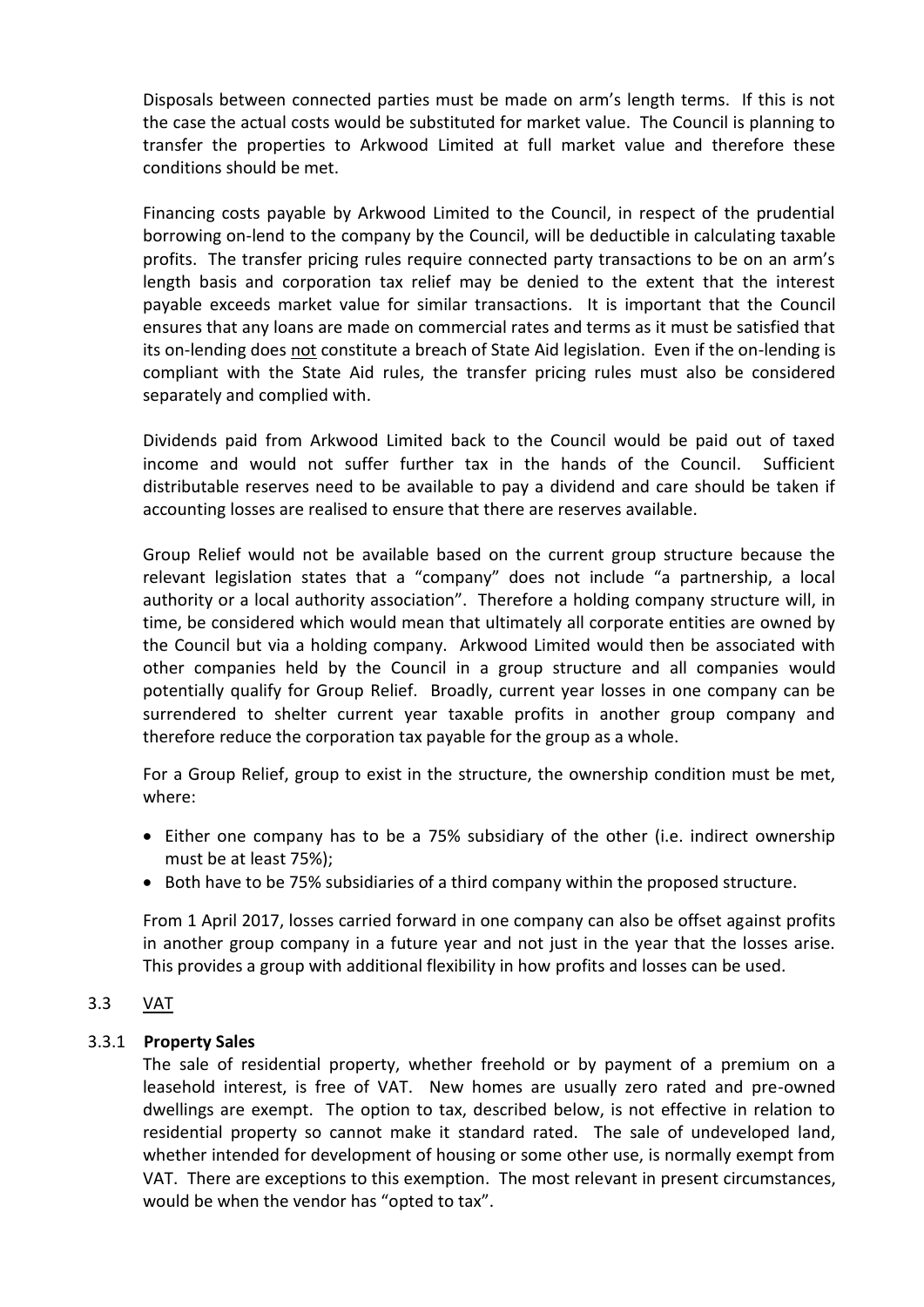The effect of the option to tax is to make what would have been an exempt supply into one that is subject to VAT at the standard rate. A vendor would normally opt to tax in order to obtain or preserve the entitlement to recover VAT it has incurred on the land.

### 3.3.2 **Residential Rentals**

The market rental of residential property is exempt from VAT and this cannot be changed by opting to tax. The rental of affordable housing by a local authority is treated as "nonbusiness" but when undertaken by a Company would be exempt from VAT.

Local authority VAT recovery is governed by the VAT Act 1994 s33, so it can recover any VAT incurred for its non-business activities. In practice it can also recover VAT incurred on its exempt activities (through a generous de-minimis regime) as well as its VAT taxable activities.

Other businesses – including the company – are subject to normal VAT rules, so can only recover VAT incurred on VAT taxable activities. Rental of residential property is exempt from VAT, so the company would not be able to recover VAT incurred on its on-going property management costs nor on property maintenance and refurbishment costs.

### 3.3.3 **Application of Tax Principles**

The intention is that the Council will sell undeveloped land into the Company, which the Company will then develop and dispose to an end purchaser. It will be necessary to consider the practicalities of this, since the dwellings are likely to be completed in phases, rather than all at once.

#### 3.3.4 **Council**

The sale of undeveloped land, whether intended for development of housing or some other use, is normally exempt from VAT. The Council has not "opted to tax" any of the pilot sites. If the Council did this on future sites, in which the sale would be standard rated, this would typically be done to preserve the entitlement to recover VAT it has incurred on any costs incurred on the land.

#### 3.3.5 **Company**

The construction services, understood to be provided by a third party main contractor using a design and build contract, would normally be zero rated. However if there are any direct purchases of goods, these together with directly procured professional services such as architects, engineers and surveyors, would be subject to VAT at the standard rate. The sale of the new dwellings would be zero rated, so the VAT incurred on goods and fees would be recoverable.

VAT incurred on infrastructure works e.g. roads and paths, together with VAT incurred in complying with planning obligations such as section 106 agreements, is treated by HMRC as attributable to the overall development supplies, which are zero rated. This means the VAT incurred would be recoverable.

The first sale of the freehold, or lease in excess of 21 years of a newly constructed dwelling is zero rated, so no output tax would be due. It is assumed for now that for the pilot sites all completed dwellings are sold.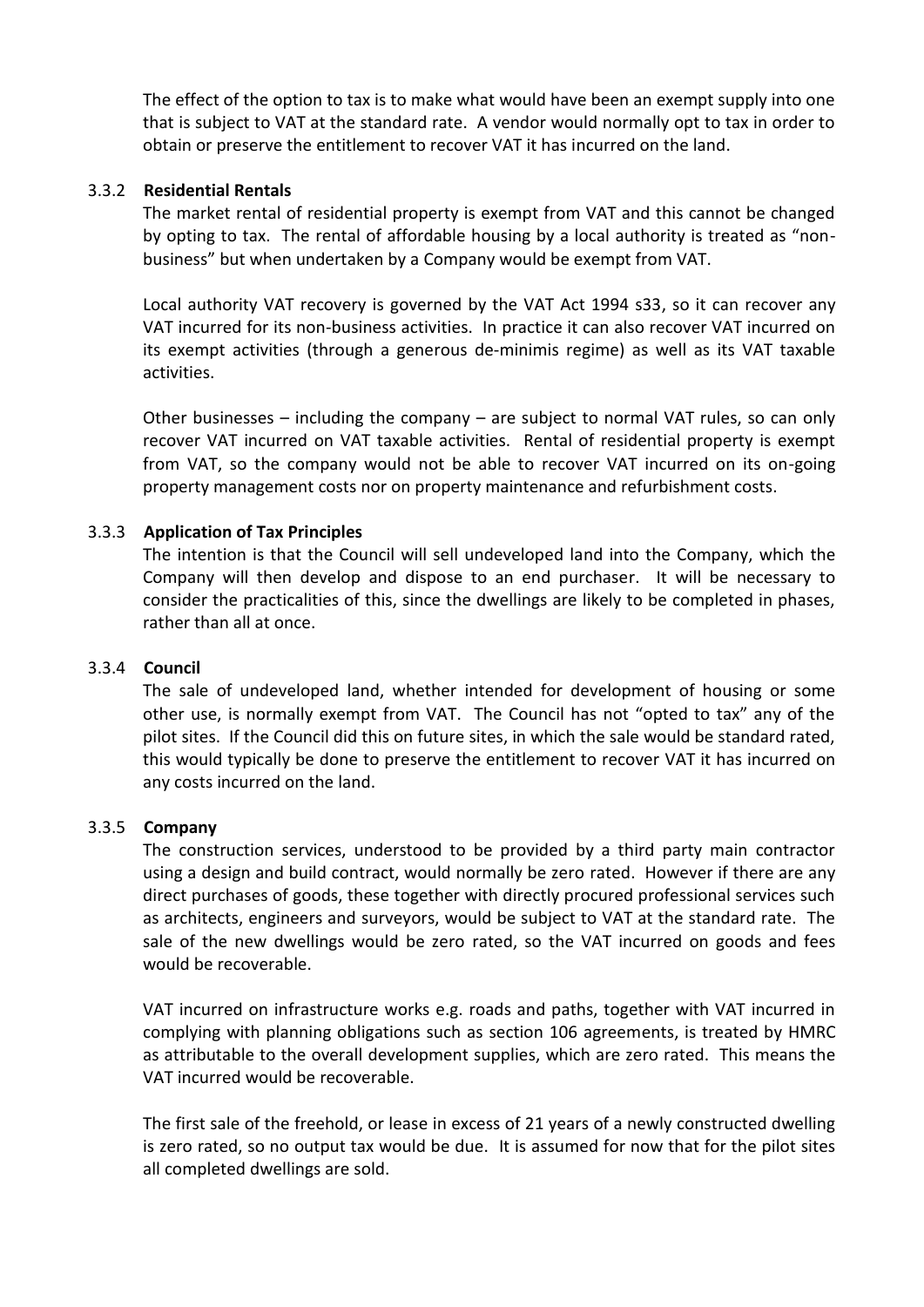If residential units are retained, the subsequent rental of the dwellings, whether at market rents or affordable rents, would be exempt from VAT. In addition, any freehold sales or grants of long leases in flats or shared ownership dwellings would also be exempt.

If the company's only activity is the exempt rental of property, then it would not be entitled to register for VAT, nor would it be able to recover any VAT it incurs on its costs.

If the company has other activities that are subject to VAT it may register for VAT. Alternatively even without those activities it could be registered in a VAT group with other companies under common control of the Council. In these circumstances, even though it would be VAT registered, the exempt property rental income would mean its ability to recover VAT would be severely restricted.

At present it is the intention of Arkwood Limited to sell completed dwellings but if for example there is a downturn in the property market which impacts on its ability to sell it may wish to retain for rent. The rental of residential property is always exempt from VAT, which would lead to Arkwood Limited needing to restrict its input tax claims. In this instance, as long as the intention remains to sell and with letting being a short term expediency, then HMRC accepts that any VAT incurred in construction (typically professional fees) is attributable to both the intended sale and the current rental stream. This would usually result in the majority of the VAT being recoverable.

If the intention changes so that dwellings ae to be retained for investment, the rental income would be exempt and this would adversely impact Arkwood Limited's ability to recover its input tax. Further advice will be sought by the Company as it should be possible to mitigate the adverse effects by careful planning.

### 3.4 Employment Taxes

### 3.4.1 **Payroll Taxes and National Insurance**

A new PAYE scheme has been set up with HMRC for Arkwood Limited in order to deal with employees including directors. Arkwood Limited operates PAYE/NIC as normal on all remuneration paid to employees and directors.

If employees of NSDC are to be transferred to Arkwood Limited (this is currently not the anticipated method of staffing the Company), NSDC needs to consider the Transfer of Undertakings (Protection of Employment) Regulations 2006 (TUPE). The legislation is complex in this area and legal advice will be sought in this situation from NSDC Legal Services.

It should also be noted that pension obligations require attention with auto enrolment considerations for any employees of Arkwood Limited. Arkwood Limited employees will not be offered the benefit of the LGPS.

#### 3.5 Construction Industry Scheme (CIS)

In most cases Arkwood Limited will be acquiring land and will enter into a construction contact with design and build contractors. CIS would only apply for working with subcontractors who do not qualify under certain conditions to be paid gross for the works provided to Arkwood Limited. The drafting below is provided for completeness but contractors used would be deemed large enough for this to not apply.